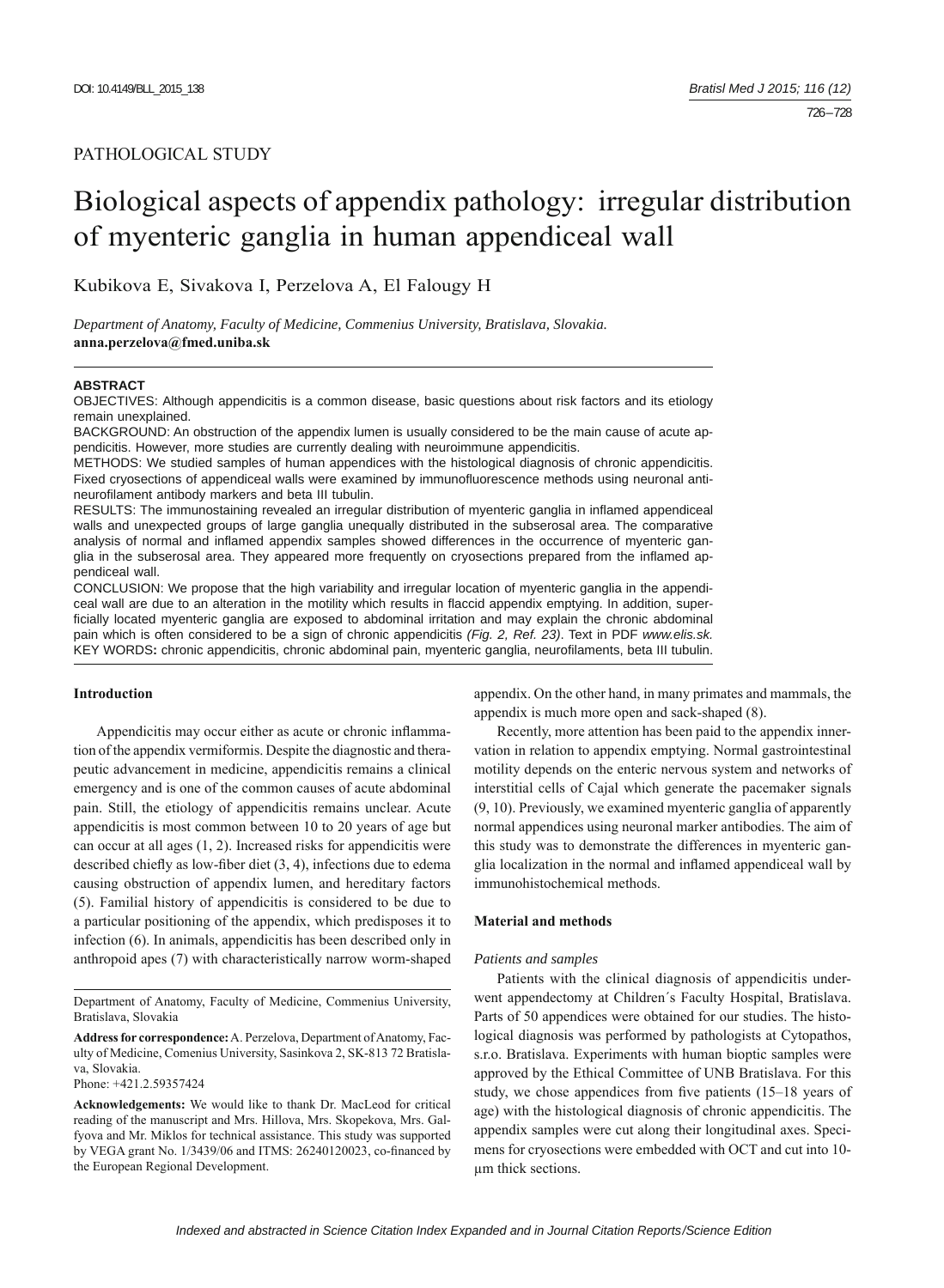#### *Immunofl uorescence staining*

Cryosections were fixed in methanol-acetone  $(1:1)$  solution for 15 min at  $-15$  °C or with 4 % p-formaldehyde for 15 min at room temperature. Myenteric ganglia were detected by indirect immunofluorescence staining using neuronal anti-neurofilament antibody marker (1 : 100 dilution, clone NF-01, Exbio, Prague) and two antibodies against beta III tubulin, monoclonal (1 : 100, TUJ 1, Abcam), and polyclonal sera developed in rabbit (1 : 100, Sigma). Fixed cryosections were incubated for 1 hour with primary antibodies and for 30 minutes with 1 : 50 diluted secondary antibodies (Sigma). Double labeling with NF-01 and polyclonal sera against beta III tubulin was performed with primary antibodies, and afterwards with appropriate mixtures of secondary antibodies for 1 hour and 30 minutes, respectively. The staining of cryosections fixed with p-formaldehyde was preceded by cell membrane permeabilization with 0.5 % Triton X-100 for 15 min. Nuclei were stained with Hoechst 33342 (5 μg/ml in PBS, Sigma) 1 min.

#### **Results**

We have studied myenteric ganglia by indirect and doubleimmunofluorescence methods using neuronal anti-neurofilament (expressed only in neuronal cells) and anti-III tubulin antibody markers. Monoclonal antibodies NF-01 recognize an epitope on heavy neurofilament protein (210 kDa) of various species (11). Beta III tubulin was found in the central and peripheral nervous systems, and appears to be specific for neurons  $(12, 13)$ . However, beta III tubulin was also found in human fetal astrocytes (14). By double labeling, we previously demonstrated a similar staining with both neuronal marker antibodies on non-inflamed appendix cryosections (15). In this study we found a similar co-expression of neurofilaments and beta III tubulin on inflamed appendiceal

wall sections. In addition, the staining with neurofilament was brighter than that with beta III tubulin. This is because the majority of cryosections were examined by indirect immunofluorescene with neurofilament antibodies.

The indirect immunofluorescence showed strong staining of myenteric ganglia with neurofilaments (Fig. 1A, B) and beta III tubulin antibodies (Fig. 1C, D). They were of different sizes and shapes irregularly distributed mainly in the circular layer (Fig. 1B, D) or within both muscle layers (Fig. 1A, C). We observed single or cumulated large ganglia in the subserosal area (Fig. 2A, B, C, D). Subserosal myenteric ganglia were very unequally distributed in all inflamed appendiceal samples.

#### **Discussion**

Previously, we demonstrated an irregular distribution and atypical subserosal localization of myenteric ganglia in the normal human appendiceal wall. In this study, we examined bioptic samples from patients with the histological diagnosis of chronic appendicitis. To perform the comparative analysis of myenteric plexuses in normal and inflamed appendiceal walls we used the same methods and neuronal marker antibodies (15). Cryosections were stained with neurofiaments and beta III tubulin antibodies. Similarly to the normal appendiceal wall, the immunostaining revealed an irregular distribution of myenteric ganglia in inflamed appendices. However, some differences were found in the occurrence of myenteric ganglia in the subserosal area. In the normal appendix, small ganglia rarely appeared in the subserosa. On the other hand, in inflamed appendices, they occurred more frequently. It is remarkable that several myenteric ganglia of varying size and shape were cumulated in the subserosa. Single or cumulated subserosal ganglia appeared to be very unequally distributed in



Fig. 1. Localization of myenteric ganglia in human appendiceal wall with the diagnosis of chronic appendicitis. Indirect immunofluorescence for neurofilaments (A, B) and beta III tubulin (C, D), stained longitudinal cryosections. Myenteric ganglia were distributed mainly within the **circular layer (A, C) or within longitudinal and circular muscle layers (B, D). Nuclei stained with Hoechst. Scale 200 μm.**



Fig. 2. Concentrated myenteric ganglia in the subserosal area of human appendix with diagnosed chronic appendicitis. Indirect immunofluorescence staining on longitudinal cryosections using antibodies against neurofilaments (A, B). Stained for neurofilaments and nuclei stained **with Hoechst (B, D). Scale 200 μm.**